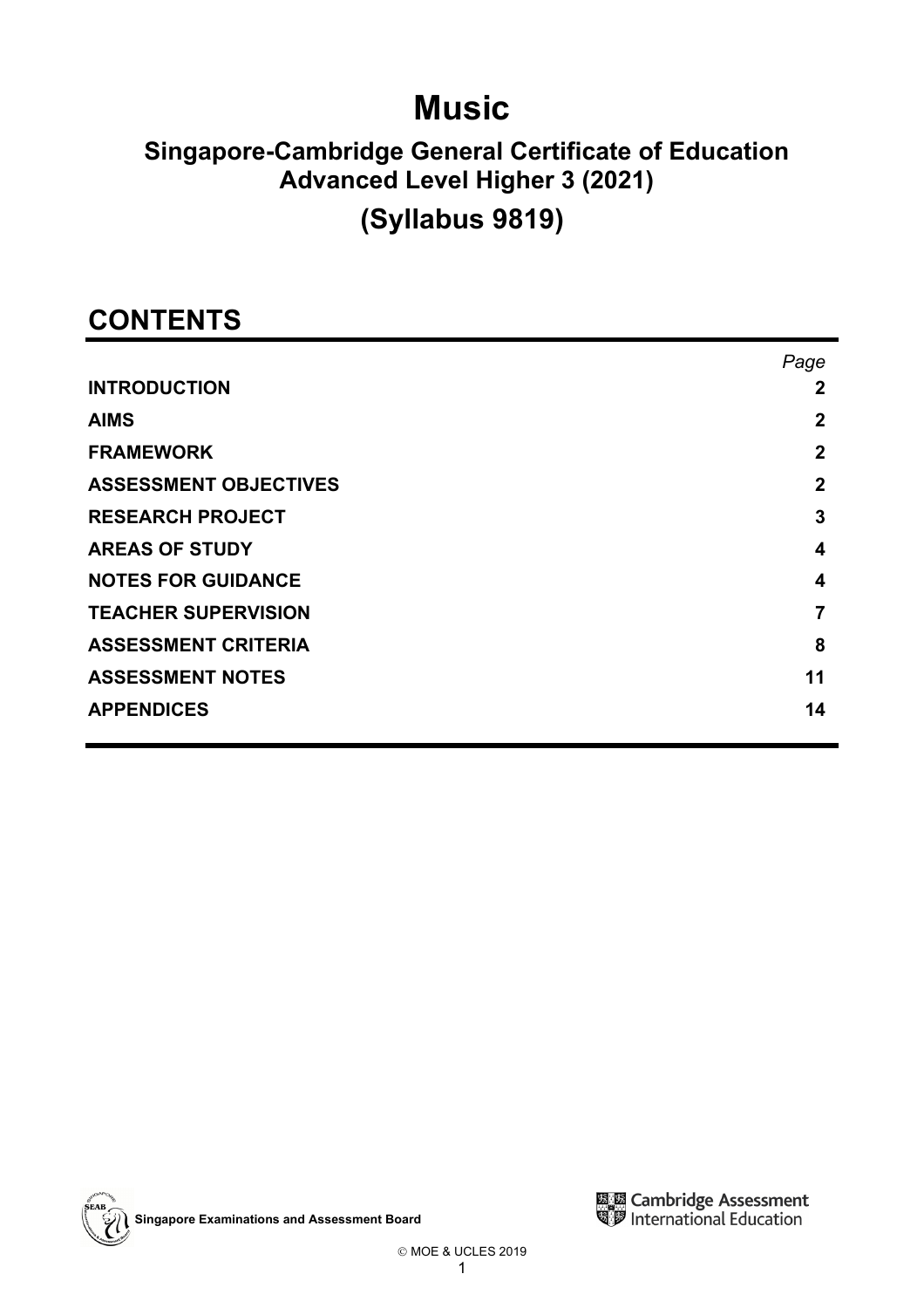## **INTRODUCTION**

Music at Higher 3 (H3) provides an intellectually challenging course which extends the study of Music at Higher 2 (H2). It is intended for students who display an exceptional ability and interest in the study of music, and are willing to pursue the subject at a deeper level and with greater specialisation.

### **AIMS**

The aims of the syllabus are to:

- encourage critical thinking and independent exploration
- develop understanding of musical techniques, approaches, perspectives and related issues
- lay a foundation for the academic pursuit of Music at tertiary level

## **FRAMEWORK**

Candidates will submit a Research Project based on a topic of their choice within the parameters of the following Areas of Study:

- Analytical Studies
- Performance Studies
- Composition Studies

## **ASSESSMENT OBJECTIVES**

Candidates will be rewarded for positive achievement in:

- Aural discrimination
- Analytical or investigative techniques
- Organisation and evaluation
- Communication and presentation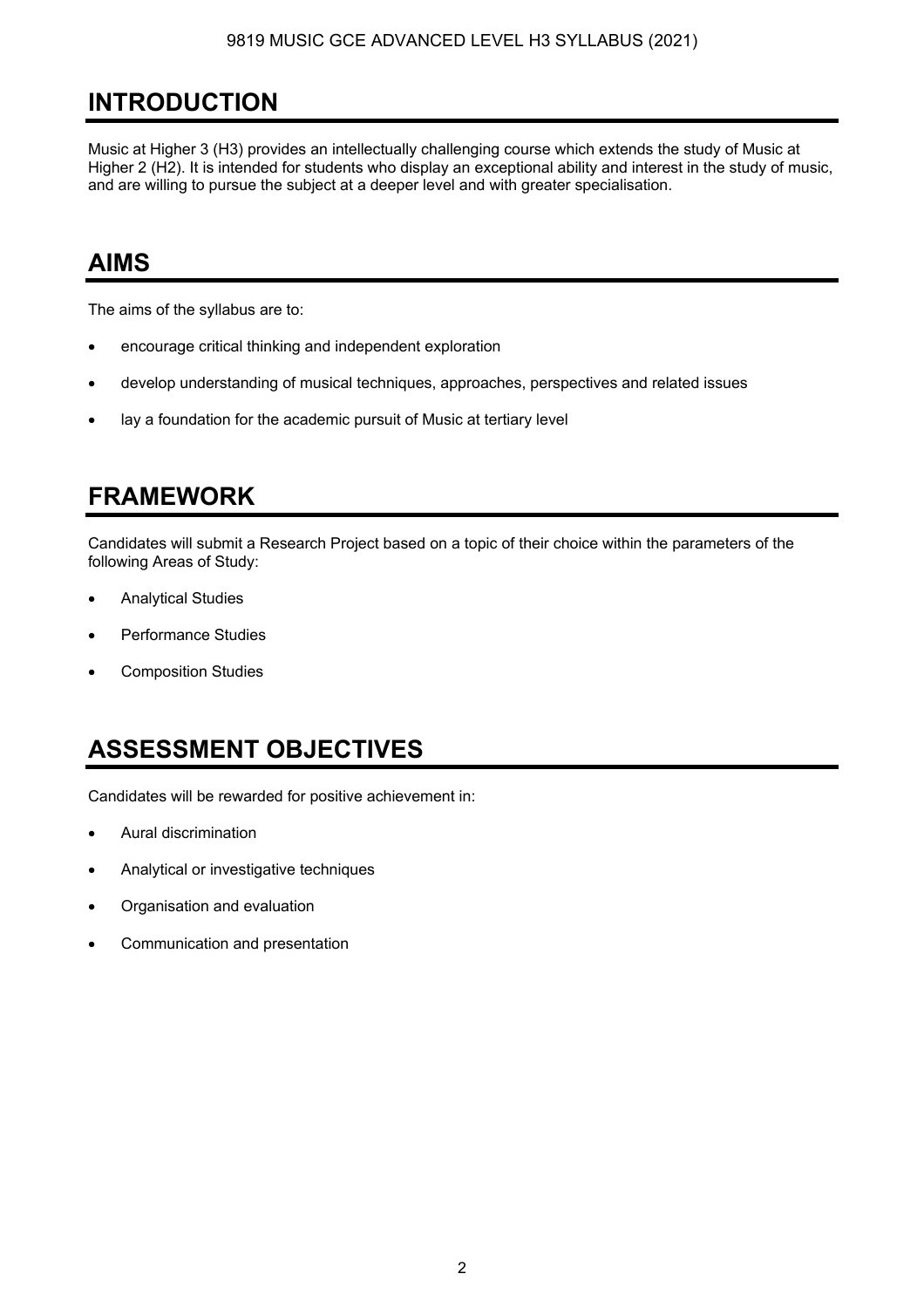## **RESEARCH PROJECT**

Candidates must submit a Research Project on a topic of their choice. The purpose of the Project is to give candidates the opportunity to deepen their musical understanding on a topic of their choice in one or more Area(s) of Study.

The Project will take the form of a 3000–3500 word essay with illustrative material (e.g. analytical excerpts, compositions, performances or improvisations in the form of audio/video recordings, scores or other audiovisual presentations; interviews in the form of transcriptions). Candidates may offer a topic which draws knowledge and skills from more than one Area of Study but should not go beyond the parameters as outlined below. The Project **must** extend the candidate's work beyond the requirements of H2 Music to demonstrate new discussion and learning.

The Project assesses candidates' ability to demonstrate independent learning and critical thinking. Candidates should be able to plan, use and handle musical skills, information and resources, as well as be able to organise, evaluate and present their work. Where appropriate, candidates are encouraged to make use of Information Technology (IT).

Candidates will be expected to:

- demonstrate understanding of musical techniques/approaches/perspectives and related issues
- show aural attentiveness and/or a range of appropriate listening
- apply analytical/investigative techniques and use appropriate technical vocabulary
- support judgements and generalisations with illustrations and references to significant examples
- communicate and present their findings in appropriate form(s) of submission

#### **Approval of the Project**

Candidates are required to submit a proposal of no more than 500 words describing the proposed research topic and a list of source materials the candidate intends to consult.

The proposal must be submitted to the examining authority in the year of the examination for approval. The Principal Examiner will approve the scope of the inquiry and provide preliminary comments and/or suggest adjustments. Candidates must subsequently update the examining authority if they wish to make any changes to their proposed topic.

#### **Project Submission**

There should be no duplication of any kind between submissions for H2 and H3 Music.

The submission must include the following:

- Bibliographies to document all research sources (e.g. references, scores/transcriptions, programme notes, sleeve notes, internet sources, recordings and interviews).
- A statement from the candidate testifying that the submission is the candidate's own work. This includes indicating if any accompanying musical writings/transcriptions/recorded performances are their own original work. This statement must be verified by the supervising teacher and endorsed by the Principal of the school.
- A statement from the candidate testifying that there is no duplication of any kind between submissions for the H2 and H3 syllabuses.
- A statement from the teacher testifying that he/she has supervised the candidate in accordance with the Notes of Guidance contained in the Examination Syllabus. The teacher will also be required to give details of the nature and extent of his/her contribution to the work.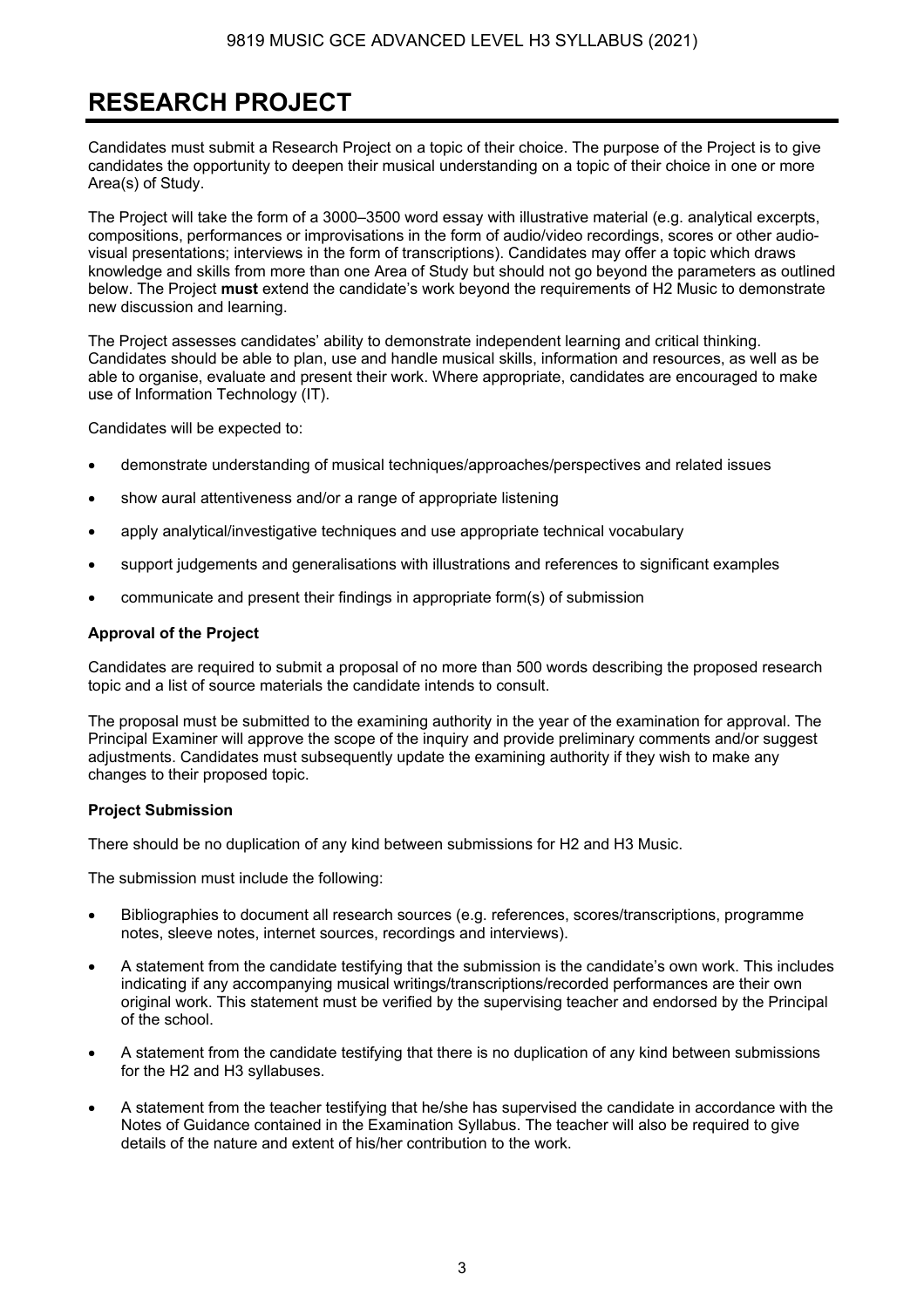The submission may also include supporting appendices (where appropriate) to assist the examiner in assessing the work. The Research Project must be submitted to the examining authority by the stipulated deadline in the year of the examination. They will be returned after results have been issued.

## **AREAS OF STUDY**

The parameters of the Areas of Study are outlined as follows:

#### *ANALYTICAL STUDIES*

This area examines different analytical approaches in investigating 'art', 'popular' and 'folk' musics. Candidates will discuss and critique fundamental issues related to different analytical approaches, as appropriate to different musical styles and traditions.

#### *PERFORMANCE STUDIES*

This area examines performance practice in Western music and the performance conventions of different musical traditions. Candidates will discuss and critique fundamental issues related to performance styles, interpretations and traditions.

#### *COMPOSITION STUDIES*

This area examines the thinking behind compositional approaches in Western music and the concept of composition in traditions other than Western art music. Candidates will discuss and critique fundamental issues related to the realisation of composition intentions vis-à-vis the influences of contexts and conventions.

### **NOTES FOR GUIDANCE**

#### **SUGGESTED FIELDS FOR EXPLORATION AND REFERENCES**

*The information given below in relation to each Area of Study is intended to assist teachers in the supervision of the Research Projects. It is not intended to be exhaustive.* 

#### **Analytical Studies**

Suggested fields for exploration:

- Concepts of music (e.g. theme, forms, harmonic function, role of counterpoint)
- Analytical perspectives and approaches to Western music, including popular music and jazz (e.g. 'reduction' techniques, rule of syntax or rhetorical analysis, semiotic analysis, paradigmatic analysis, structural analysis)
- Analytical perspectives and approaches to non-Western music, including folk traditions (e.g. Lomax's cantometrics, perspectives of the 'insider')
- Appropriate analytical approaches to contemporary works that draw upon both Western and non-Western music traditions
- Issues related to the potentials and limitations of different analytical approaches

Suggested references:

- Bent, Ian and Pople, Anthony (2006), 'Analysis', *The New Grove Dictionary of Music and Musicians*. Oxford: Oxford University Press.
- Blum, Stephen (1992), 'Analysis of Musical Style' in Helen Myer ed. (1992), *Ethnomusicology: An Introduction.* London: Macmillan: 165–218.
- Brackett, David (1995), *Interpreting Popular Music*. Cambridge: Cambridge University Press: 1–33.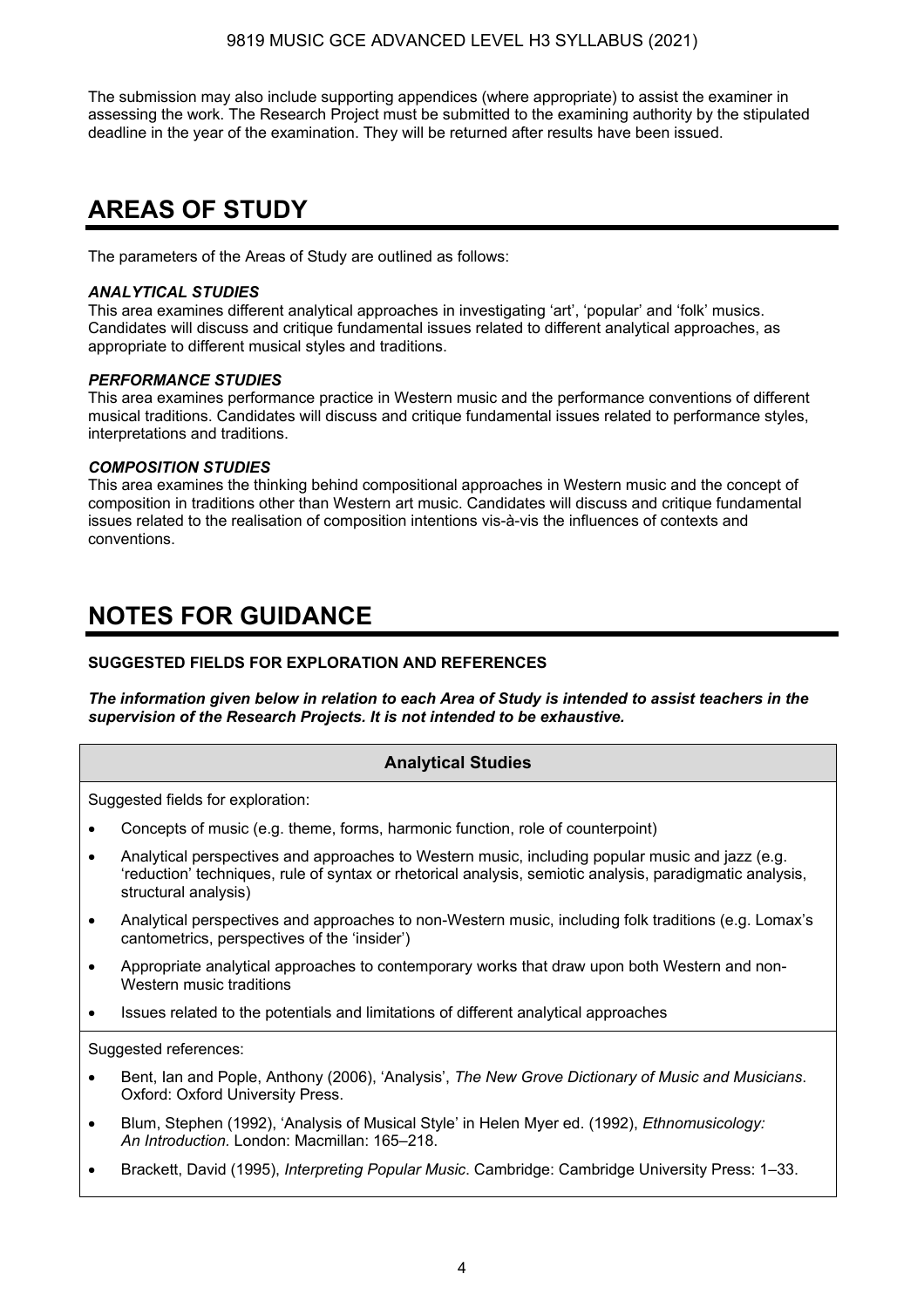- Cook, Nicholas (1994), *A Guide to Musical Analysis*. Oxford: Oxford University Press.
- Covach, John and Boone, Graeme (1997), eds *Understanding Rock: Essays in Musical Analysis*. USA: Oxford University Press.
- Dunsby, Jonathan and Whittall, Arnold (1988), *Music Analysis in Theory and Practice*. London: Faber.
- Forte, Allen and Gilbert, Steven E (1982), *An Introduction to Schenkerian Analysis: Form and Content in Tonal Music*. New York: W. W. Norton.
- Frith, Simon, Will, Straw, and John Street (2001), eds *The Cambridge Companion to Pop and Rock*. Cambridge: Cambridge University Press.
- Kent Williams, James (1996), *Theories and Analyses of Twentieth-Century Music*. Harcourt Brace College Publishers.
- Larson, Steve (2009), *Analyzing Jazz: A Schenkerian Approach*. 2 vols. Pendragon Press.
- Lester, Joel (1989), *Analytical Approaches to Twentieth Century Music*. New York: W. W. Norton.
- Lomax, Alan (1968), *Folk Song Style and Culture*. New Brunswick: Transaction Publishers.
- Middleton, Richard (1990), *Studying Popular Music*. Milton Keynes: Open University Press: 101–293.
- Nettl, Bruno (1983), *The Study of Ethnomusicology: Twenty-nine Issues and Concepts*. Illinois: University of Illinois Press: 82–103.
- Ratner, Leonard G (1980), *Classic Music: Expression, Form, and Style*. London: Collier Macmillan Publishers.
- Ratner, Leonard G (1992), *Romantic Music: Sound and Syntax*. New York: Schirmer.
- Réti, Rudolph (1961), *The Thematic Process in Music*. London: Faber and Faber.
- Roig-Francoli, Miguel (2007), *Understanding Post-Tonal Music*. McGraw-Hill College Publishers.
- Rosen, Charles (1988), *Sonata Forms*. New York: W.W. Norton.
- Shuker, Roy (1994), *Understanding Popular Music*. London: Routledge: 1–25; 139–91.
- Stein, Deborah (2004), *Engaging Music: Essays in Music Analysis*. USA: Oxford University Press.
- Tarling, Judy (2004), *The Weapons of Rhetoric: A Guide for Musicians and Audiences*. St. Albans: Corda Music.
- Tenzer, Michael (2006), *Analytical Studies in World Music*. USA: Oxford University Press.

#### **Performance Studies**

Suggested fields for exploration:

- Performance styles/interpretations of different periods/composers
- Performance conventions of popular/folk music
- Notation and interpretation
- Issues related to authenticity in performances

#### Suggested references:

- Berliner, Paul F (1994), *Thinking in Jazz: The Infinite Art of Improvisation*. Chicago: University of Chicago Press.
- Brown, Clive (2000), *Classical & Romantic Performing Practice, 1750–1900*. Oxford: Oxford University Press.
- Dart, Thurston (1967), *The Interpretation of Music*. London: Hutchinson University Library.
- Donnington, Robert (1982), *Baroque Music: Style and Performance*. London: Faber Music.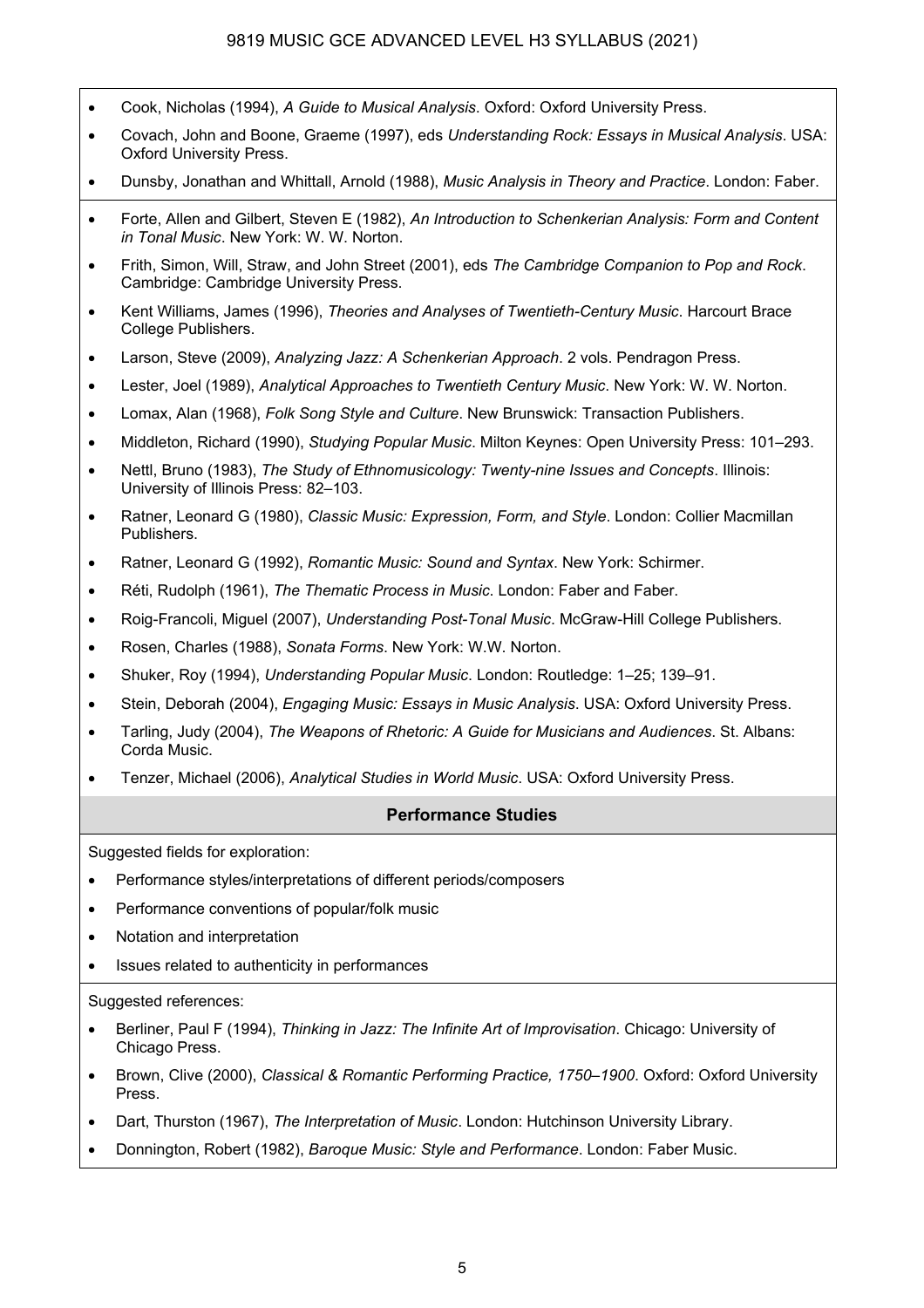- Rink, John, ed. (2002), *Musical Performance: A Guide to Understanding.* Cambridge: Cambridge University Press.
- Lawson, Colin and Stowell, Robin, eds (1999), *The Historical Performance of Music: An Introduction*. Cambridge: Cambridge University Press.
- Neumann, Frederick (1982), *Essays in Performance Practice.* Ann Arbor: UMI Research Press.
- Neumann, Frederick (1992), *New Essays on Performance Practice.* Rochester: Rochester University Press.
- Seeger, Anthony (1992), 'Ethnography of Music' in Helen Myer ed. (1992), *Ethnomusicology: An Introduction.* London: Macmillan: 88-109.

Sherman, Bernard D. (1998), 'Authenticity in Musical Performance' in Michael J. Kelly (ed.) *The Encyclopedia of Aesthetics.* Oxford: Oxford University Press. [Reprinted: http://www.bsherman.net/encyclopedia.html]

#### **Composition Studies**

Suggested fields for exploration:

- Composition approaches in relation to the historical contexts of Western music
- Contemporary ideologies of composition
- Functions of music and social contexts for composing
- Issues with differing concepts of composition

Suggested references:

- Brindle, Reginald Smith (1992), *Contemporary Percussion*. Oxford: Oxford University Press.
- Brindle, Reginald Smith (1996), *Musical Composition*. Oxford: Oxford University Press.
- Cook, Nicholas (1992), *Music, Imagination & Culture*. Oxford: Clarendon Press: 187–243.
- Cope, David (1997), *Techniques of the Contemporary Composer*. New York: Schirmer.
- Cope, David (2000), *New Directions in Music*. Illinois: Waveland Press.
- Floyd, Malcolm (1999), *Composing the Music of Africa*. London: Ashgate.
- Kostka, Stefan (1999), *Materials and Techniques of Twentieth-Century Music*. New Jersey: Prentice Hall.
- May, Elizabeth and Hood, Mantle (1980), *Music of Many Cultures*. Berkeley: University of California Press.
- Nettl, Bruno, et al (2000), *Excursions in World Music*. Englewood Cliffs, NJ: Prentice Hall.
- Pease, Ted (2003), *Jazz Composition: Theory and Practice*. Boston: Berklee Press Publications.
- Ratner, Leonard G (1992), *Romantic Music: Sound and Syntax*. New York: Schirmer.
- Rosen, Charles (1988), *Sonata Forms*. New York, W.W. Norton.
- Schwartz, Elliott and Godfrey, Daniel (1993), *Music since 1945: Issues, Materials, and Literature*. New York: Schirmer.
- Stravinsky, Igor and Craft, Robert (1962), *Expositions and Developments*. Berkeley: University of California Press.
- Watkins, Glenn (1995), *Soundings: Music in the Twentieth Century*. USA: Schirmer.
- Whittall, Arnold (2000), *Musical Composition in the Twentieth Century.* Oxford: Oxford University Press.
- Whittall, Arnold (2003), *Exploring Twentieth-Century Music: Tradition and Innovation*. Cambridge: Cambridge University Press.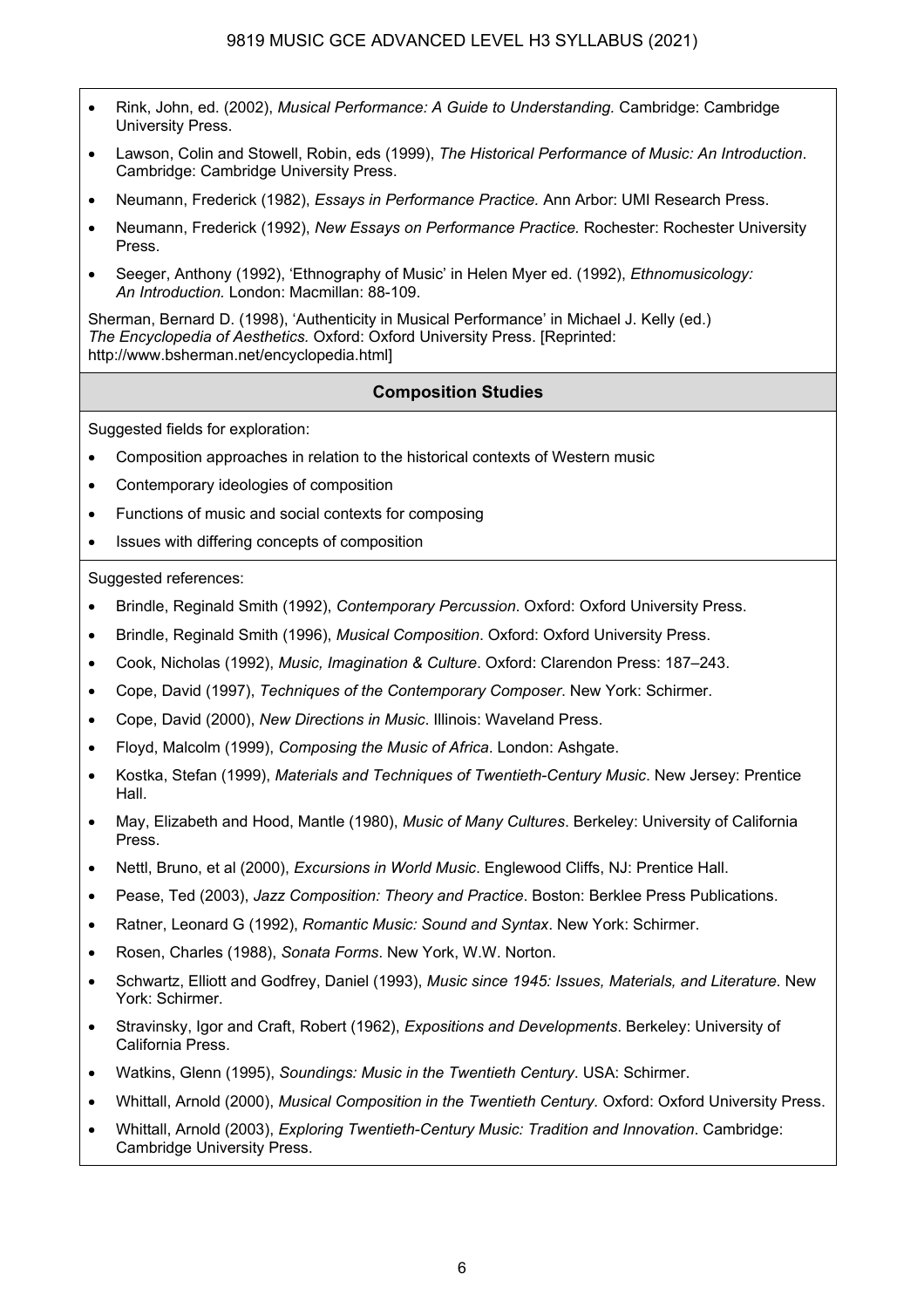## **TEACHER SUPERVISION**

The Research Project submitted for assessment must be students' own work and should represent their ability to work independently. Nevertheless, all students will need some degree of guidance from their teachers at the stage of formulating their project proposal.

The process of selecting the research topic will begin with the proposal of several possible areas of research by students. Teachers will assist students in refining, narrowing and selecting a few initial topics of potential research based on the assessment of the topics' viability and rigour. Students will then conduct an initial literature review and music survey (e.g. listening titles, video extracts) for these topics. The purpose of the literature review and music survey is to enable the teacher to help the student to ascertain whether there are enough resources available to support their research topic. Based on this, teachers and students will select one research topic.

Four hours of teaching per week until the commencement of writing or the end of April (depending on whichever comes first), are recommended. Upon the commencement of writing, students are expected to complete their project independently and teacher guidance would be limited to two conference sessions as allowed by the examination board. All details of the extent of guidance expected from teachers from the proposal stage to the project submission stage are found in the section on **Assessment Notes**.

Students are not expected to undertake original research; it is sufficient for them to show a good understanding of their chosen topic, and to demonstrate aural awareness and discrimination. On the other hand, a simple compilation of extracts from writings or musical scores will not be sufficient. The project should offer evidence of independent learning and a process of critical reflection and evaluation.

The candidate's primary aim should be to communicate to the Examiner what he/she has learnt. In presenting the Project, students will need to consider the type of submission that will best deliver their ideas and skills. Insertions such as visual illustrations (pictures, diagrams, tables, lyrics, scores) can be used if it will add to the examiner's understanding of the work. Likewise, aural extracts (rather than whole pieces) should be chosen to serve a specific purpose such as to substantiate a point. A good presentation will also clarify the relationship between the main presentation and other appendices/insertions through careful numbering and cross-referencing.

The following list gives examples of possible topics (and their corresponding forms of submission) which students may choose to pursue. **The list is not exhaustive:**

| <b>Possible Topics</b> |                                                                                                                                      | <b>Forms of Submission</b>                                                                                                                               |  |
|------------------------|--------------------------------------------------------------------------------------------------------------------------------------|----------------------------------------------------------------------------------------------------------------------------------------------------------|--|
|                        | Comparison of analytical approaches to music<br>from an oral tradition                                                               | Essay and original transcriptions                                                                                                                        |  |
| $\bullet$              | The use of reduction techniques in the analysis of<br>one style of early twentieth century music                                     | Essay and analytical excerpts of a variety of<br>works to illustrate discussion points                                                                   |  |
| ٠                      | Discussion of concept of improvisation with<br>respect to different traditions                                                       | Essay with original improvisations, transcriptions<br>and written commentary                                                                             |  |
| $\bullet$              | The instrumental music practices of amateur<br>Chinese dialect groups in Singapore                                                   | Essay with student's fieldwork (for example,<br>interviews or recordings of performances/<br>transcriptions) and skeleton scores used by local<br>groups |  |
| $\bullet$              | A comparison of performance conventions/<br>realisations of a musical style/genre/work                                               | Essay, audio/video recording and original<br>transcriptions                                                                                              |  |
| $\bullet$              | The relationship between music and extra-<br>musical elements in a musical work                                                      | Essay with discography list                                                                                                                              |  |
| $\bullet$              | A study of a composer's approach to/through a<br>musical work<br>A comparison of concepts of compositions in<br>different traditions | Essay with music excerpts in the form of scores<br>and audio recordings<br>Essay with music excerpts in the form of<br>transcriptions and recordings     |  |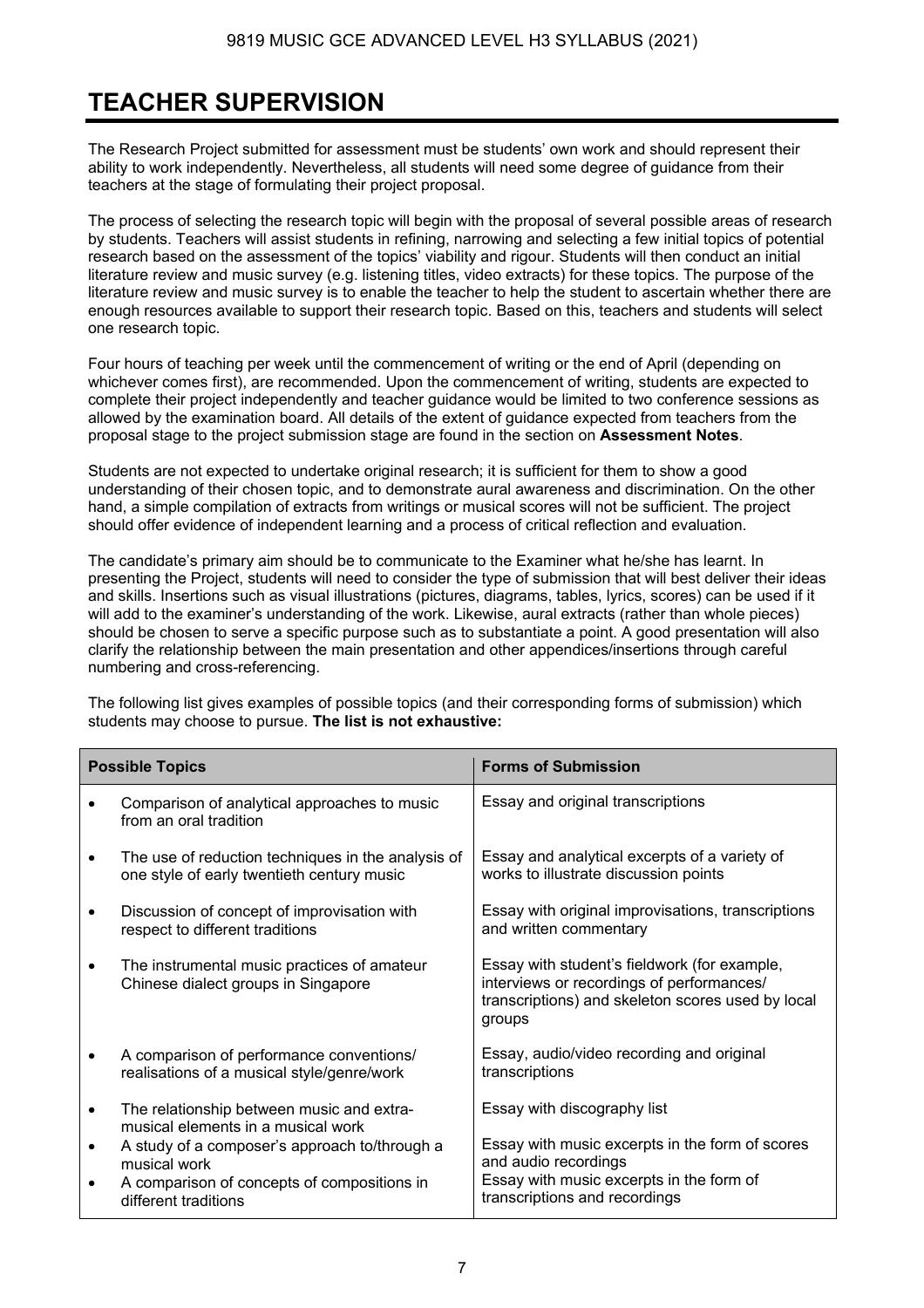## **ASSESSMENT CRITERIA**

#### **1 Understanding of musical techniques, approaches, perspectives and related issues**

| <b>Descriptors</b>                                                                                                                                        | <b>Marks</b> |
|-----------------------------------------------------------------------------------------------------------------------------------------------------------|--------------|
| A thoroughly comprehensive range of wholly sophisticated reading/research forms the<br>basis of a sophisticated understanding of all the relevant issues. | $17 - 20$    |
| A comprehensive range of mostly scholarly reading/research forms the basis of a good<br>understanding of the majority of relevant issues.                 | $13 - 16$    |
| A fairly wide range of reading/research, of variable scholarly standard, forms the basis<br>of a moderate understanding of mainly relevant issues.        | $9 - 12$     |
| A small amount of reading/research undertaken, including some scholarly sources,<br>forms the basis of some understanding of relevant issues.             | 5–8          |
| Some evidence of reading at a mainly low level of scholarship forms the basis of a<br>partial understanding of issues which are of variable relevance.    | 1-4          |
| No evidence of any relevant background knowledge.                                                                                                         | 0            |

#### **2 Aural attentiveness and range of appropriate listening**

 $\overline{a}$ 

| <b>Descriptors</b>                                                                                                                                          | <b>Marks</b> |
|-------------------------------------------------------------------------------------------------------------------------------------------------------------|--------------|
| An excellent range of appropriate listening demonstrating well developed powers of<br>aural discrimination and sophisticated focus on significant features. | $17 - 20$    |
| A good range of appropriate listening demonstrating well developed powers of aural<br>discrimination with a sharp focus on significant features.            | $13 - 16$    |
| A fairly good range of appropriate listening demonstrating an adequate level of aural<br>discrimination with a consistent focus on significant features.    | $9 - 12$     |
| A small range of appropriate listening showing some evidence of aural awareness and<br>recognition of significant features.                                 | 5–8          |
| Some appropriate listening showing a weak aural response with little awareness and<br>recognition of significant features.                                  | $1 - 4$      |
| No evidence of any listening at all.                                                                                                                        | 0            |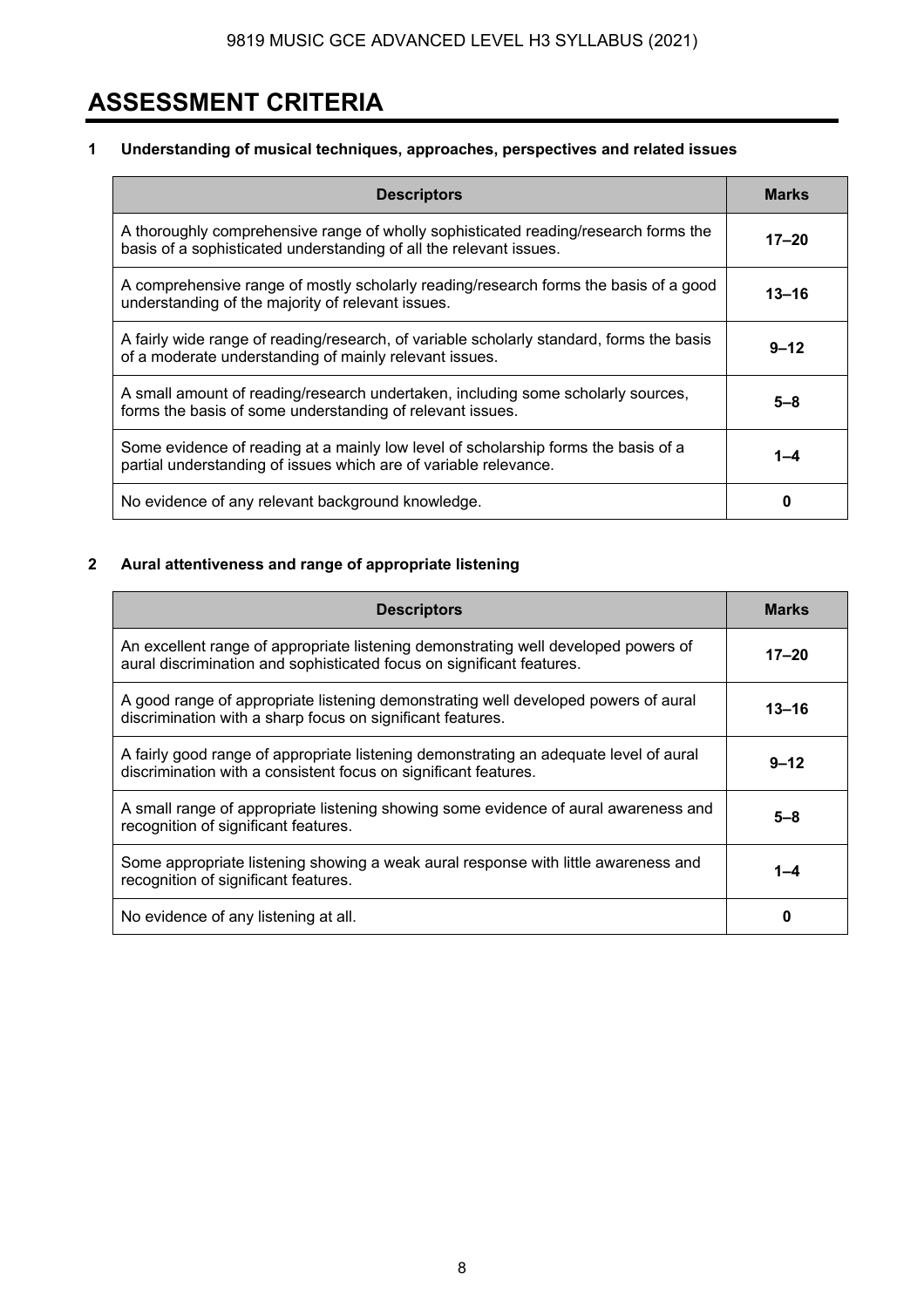### **3 Analytical/investigative techniques and technical vocabulary**

| <b>Descriptors</b>                                                                                                                                                | <b>Marks</b> |
|-------------------------------------------------------------------------------------------------------------------------------------------------------------------|--------------|
| Confident application of appropriate, sophisticated analytical/investigative techniques<br>explained with precision and with wholly correct technical vocabulary. | $17 - 20$    |
| Mostly confident application of appropriate analytical/investigative techniques<br>explained clearly using accurate technical vocabulary.                         | $13 - 16$    |
| Fairly confident application of appropriate analytical/investigative techniques explained<br>with mostly correct technical vocabulary.                            | $9 - 12$     |
| A sensible attempt to investigate relevant aspects only partly supported by necessary<br>technical vocabulary.                                                    | $5 - 8$      |
| Some attempt to investigate the relevant composition/interpretative features hampered<br>by insecurity of technical vocabulary.                                   | $1 - 4$      |
| No attempt at analytical/investigative exploration of the music and inadequate use of<br>technical vocabulary.                                                    | 0            |

#### **4 Substantiation of judgements**

| <b>Descriptors</b>                                                                                                                          | <b>Marks</b> |
|---------------------------------------------------------------------------------------------------------------------------------------------|--------------|
| All judgements fully substantiated by wholly apt, telling examples chosen<br>independently of other commentators and flawlessly referenced. | $17 - 20$    |
| Nearly all judgements substantiated by entirely appropriate, clearly identified, correctly<br>referenced examples.                          | $13 - 16$    |
| Most judgements supported by appropriate examples, some derived (but<br>acknowledged) from other commentators.                              | $9 - 12$     |
| Some judgements illustrated by examples, leaning heavily on other commentators.                                                             | $5 - 8$      |
| A few judgements illustrated by derivative examples.                                                                                        | $1 - 4$      |
| No examples of illustrative material of any kind offered to support the text.                                                               | 0            |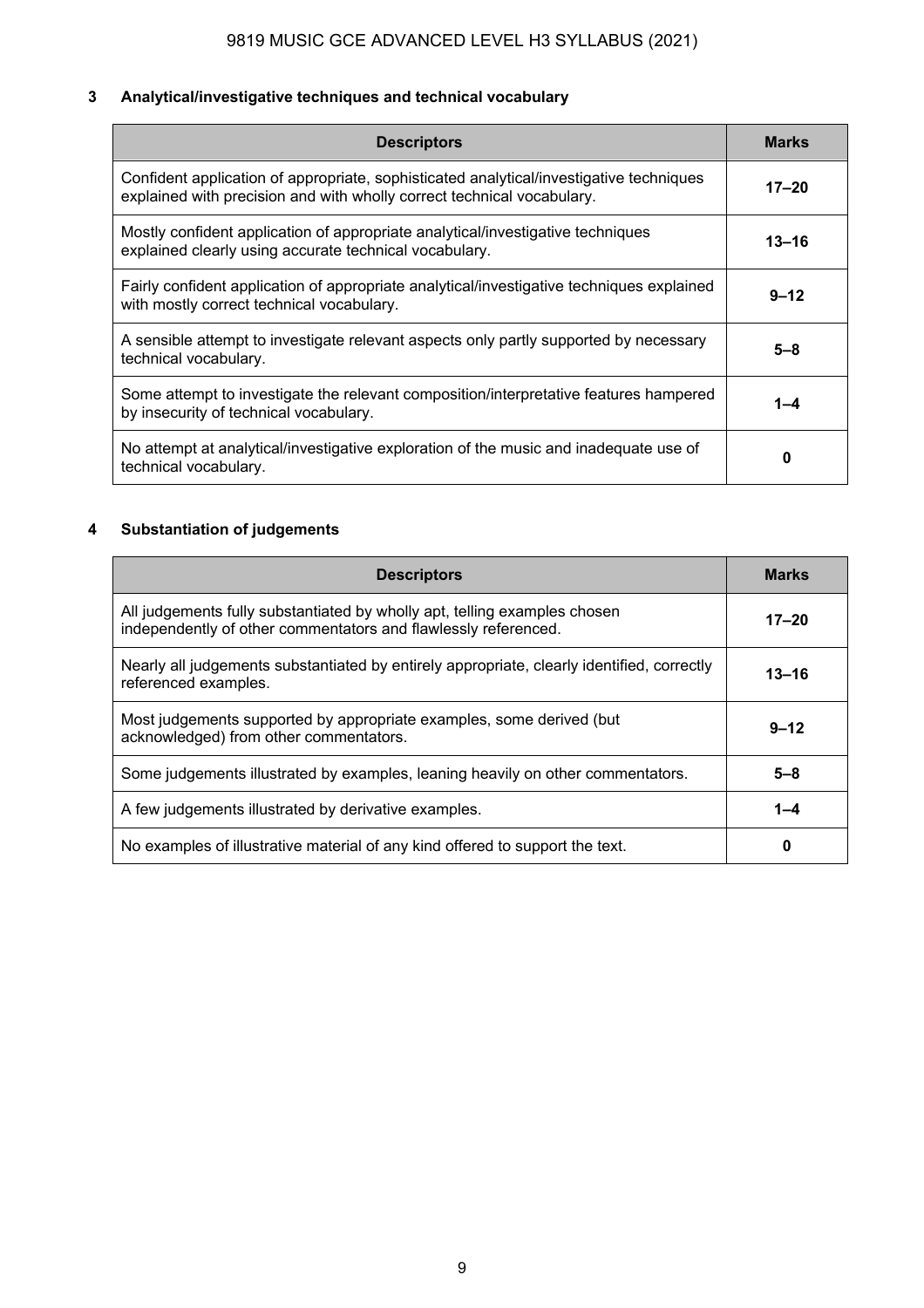### **5 Communication of findings, presentation, acknowledgements**

| <b>Descriptors</b>                                                                                                                | <b>Marks</b> |
|-----------------------------------------------------------------------------------------------------------------------------------|--------------|
| A thoroughly convincing, lucid presentation, argued in articulate, impeccable English<br>and meticulously documented.             | $17 - 20$    |
| A convincing presentation clearly argued in correct English and carefully documented.                                             | $13 - 16$    |
| A mostly convincing account expressed in correct English and adequately<br>documented.                                            | $9 - 12$     |
| Some sense of continuity of thought adequately expressed, though with many errors in<br>language use and incompletely documented. | $5 - 8$      |
| Little continuity of thought, confused in expression and weak in use of language and<br>poorly documented.                        | $1 - 4$      |
| Incoherent, poorly-expressed and lacking documentation.                                                                           | 0            |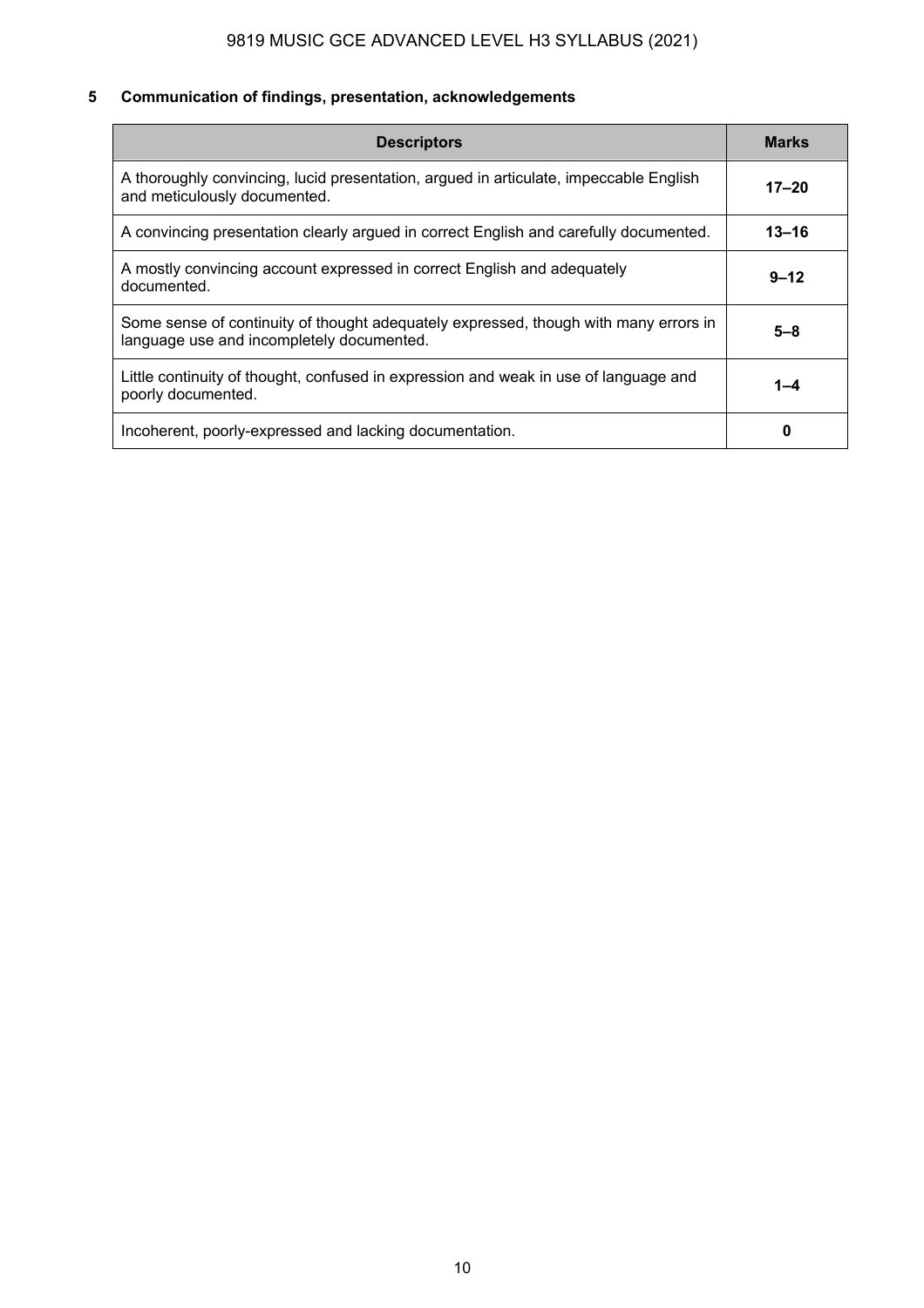### **ASSESSMENT NOTES**

#### **1 THE APPROVAL PROCESS FOR THE RESEARCH PROJECT**

- 1.1 Candidates must submit the soft copy of their *Research Project Proposal Form* **(Appendix A)** to SEAB by a specified date in Term 1 of the second year of study. **Deadlines for submissions will be specified by SEAB in a circular to schools**.
- 1.2 The proposal must include the following details:
	- Research question/topic or Area of Study
	- Rationale for the choice of Area of Study
	- Title of the Research Project
	- Synopsis which states clearly the objective(s) and scope of the research area, including an indication of any potential problems or limitations
	- Literature review giving an overview of the current state of research and knowledge in this Area of Study
	- If applicable, a description of the qualitative or quantitative methodology to be used in gathering data

The proposal should not exceed 500 words.

- 1.3 The hard copy of the proposal must be dated and signed by both the candidate and the teacher. The hard copy should be retained by the school and submitted with the completed Research Project by the date specified by SEAB (see paragraph 1.1 above).
- 1.4 Proposal submissions will be sent to CIE for approval by the Principal Examiner.
- 1.5 If a proposal is acceptable as it stands, the Principal Examiner will approve it without further feedback.
- 1.6 If the Principal Examiner rejects a proposal, or indicates that a proposal needs to be revised before it can be approved, he/she will send feedback accordingly. This feedback must be retained and submitted to SEAB with the completed Research Project, along with the hard copy of the original proposal submission (see paragraph 1.3 above).
- 1.7 If a candidate has been advised by the Principal Examiner that he/she must make a resubmission of the amended proposal for approval, or submit a second proposal, the candidate must do so by the date specified by SEAB, the hard copy of which must be submitted with the completed Research Project.

#### **2 NOTES FOR GUIDANCE ON THE RESEARCH PROJECT**

2.1 The Research Project submitted for assessment must be candidates' own work and should represent their ability to work **independently**. Nevertheless, all candidates will need support from their Centres in the form of monitoring the work in progress and giving some degree of guidance. The extent of teacher quidance is outlined in the paragraphs 2.2 to 2.5 below.

#### 2.2 **Proposal Stage**

- 2.2.1 Before candidates embark on the writing of their paper, teachers are expected to:
	- guide candidates on the selection of an appropriate research topic
	- guide candidates in the formulation of their research proposal and in interpretation of examiners' comments on their proposal
	- advise candidates on their work schedule
	- advise candidates on research ethics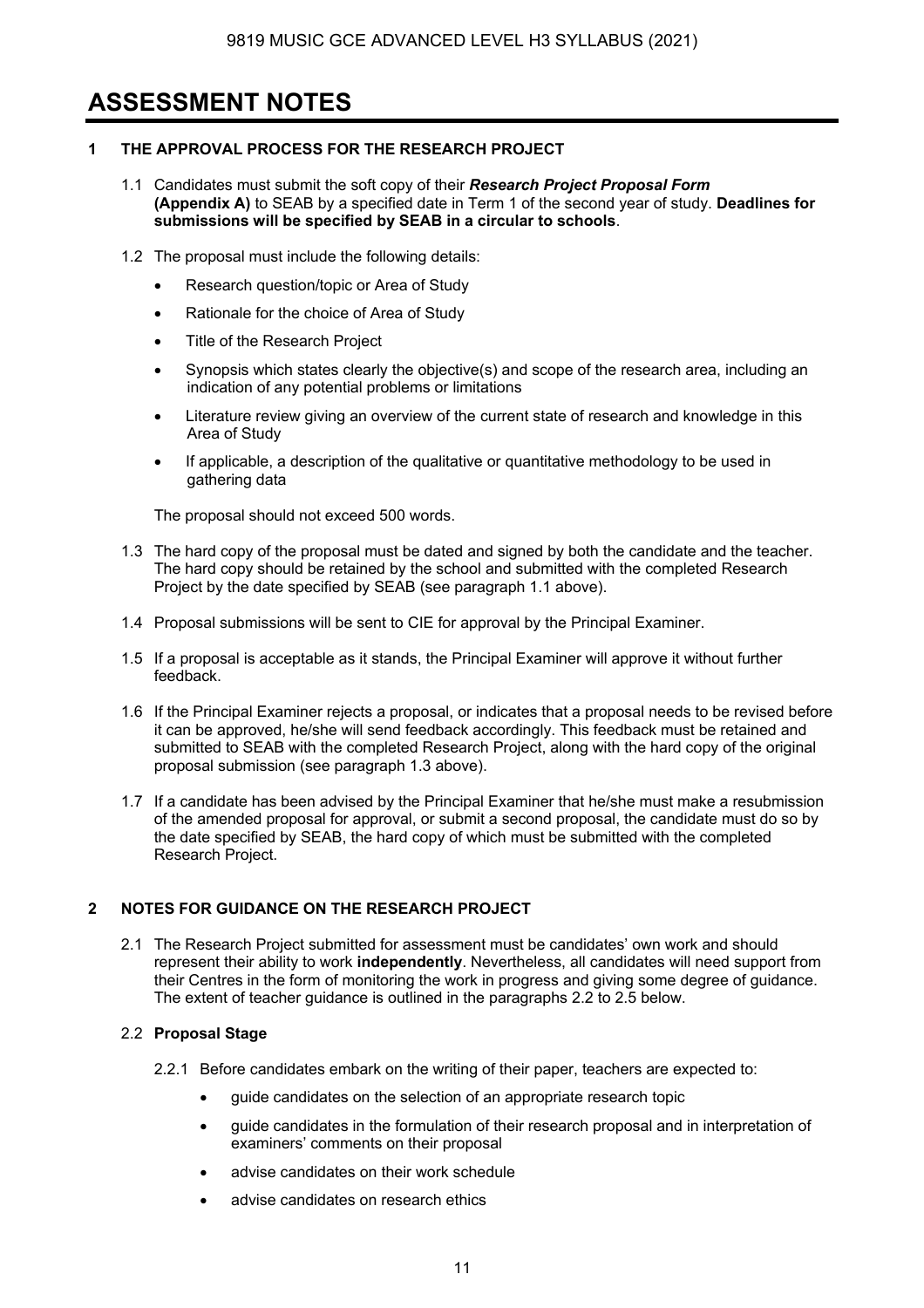- advise candidates on research skills and techniques
- advise candidates on the suitability of resources/references selected
- explain to candidates what they will be assessed on and how their performance will be assessed
- draw candidates' attention to the importance of the declaration they will be required to make in the *Research Project Declaration and Submission Form* **(Appendix B).**
- 2.2.2 During the formulation of proposals, teachers may guide candidates as required. This guidance includes discussion with the candidate of any feedback given by the Principal Examiner, and proposal revision, or formulation of a second proposal, as necessary.

#### 2.3 **During Writing**

- 2.3.1 The teacher may have up to 3 conferences with the candidate. The first and second conferences are compulsory while the third conference is optional.
	- (a) First conference (compulsory) this must be conducted at the latest by mid-May. The teacher will not be required to complete the *Record of Guidance* **(Appendix C).**
	- (b) Second conference (compulsory) this must be conducted at the latest by mid-July. The teacher will be required to complete the *Record of Guidance* **(Appendix C)**, giving details of key points of guidance provided during the conference. This will aid examiners in evaluating the candidate's work.
	- (c) Third conference (optional) this, if needed, must be conducted latest by mid-August. The teacher will be required to complete the *Record of Guidance* **(Appendix C)**, giving details of key points of guidance provided during the conference.

The third conference can be conducted:

- at the request of a candidate, or
- should the teacher feel that a candidate would benefit from a third conference, he/she may suggest it to the candidate. However, it should be the candidate's decision whether or not to take up the suggestion.
- 2.3.2 There is no time limit on the duration of the conferences, as the length of time required will depend on each candidate's needs. However, the conferences should each take place over one sitting. This means that Centres should schedule their conferences in such a way that each of the conferences takes place over a single session within one day.
- 2.3.3 Teachers may accept a draft of a candidate's work in advance of the conferences for discussion during the sessions, but the teacher should not give any written feedback on the work submitted.
- 2.3.4 Teachers should encourage candidates to take notes during the conferences so that they can refer to these notes subsequently when working independently.
- 2.3.5 It should be noted that the nature and extent of guidance given during the conferences may be taken into consideration during the marking of the candidate's work.
- 2.3.6 All completed *Record of Guidance* **(Appendix C)** forms must carry the teacher's signature and date. The candidate should be given the opportunity to see what has been noted down on the forms and should sign his/her acknowledgement of the guidance given.
- 2.3.7 All completed *Record of Guidance* **(Appendix C)** forms must be submitted with the candidate's essay.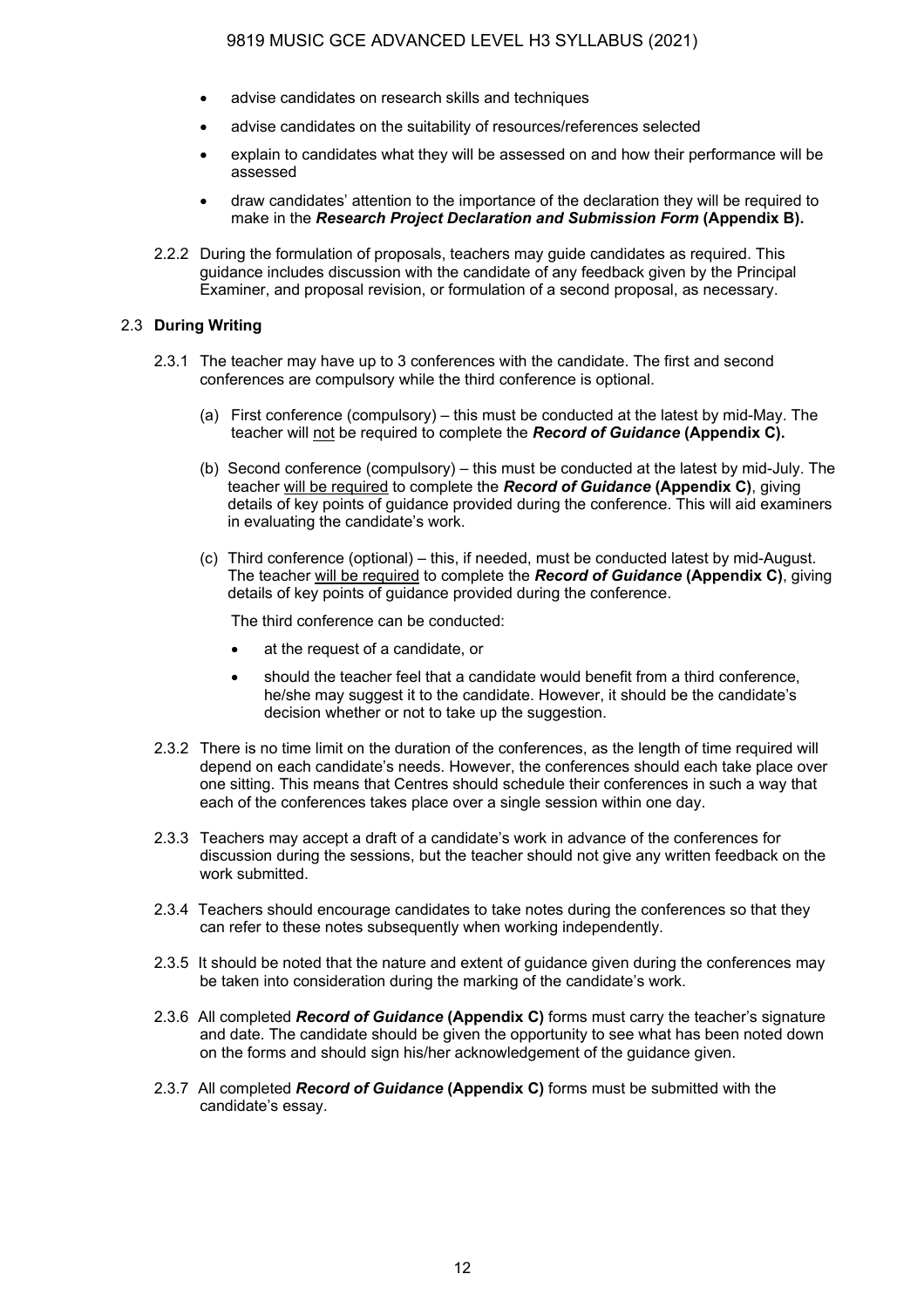#### 2.4 **Acknowledgement of External Sources of Advice/Information**

- 2.4.1 Candidates are permitted to seek advice or information from people outside of the school environment who have expertise that is relevant to their research. However, as part of their guidance on the ethics of carrying out independent research, teachers should advise candidates that it is not acceptable for them to either seek or accept help from any outside agency, including family and friends, in the actual writing of their Research Project.
- 2.4.2 Candidates must acknowledge advice or information provided by people other than their Music teachers. They may do this through the use of footnotes, endnotes or in their bibliography.

#### 2.5 **On Submission and on Suspicion of Plagiarism**

- 2.5.1 When candidates submit their Research Project for assessment, teachers are expected to ensure that candidates have completed the *Research Project Declaration and Submission Form* **(Appendix B)** and attached it to the front of the work.
- 2.5.2 Teachers should also attach the hard copy of the proposal(s), along with any feedback given by the Principal Examiner, and the *Record of Guidance* **(Appendix C)**, if any has been given.
- 2.5.3 While teachers do not need to assess the work that is submitted or check that requirements for the Research Project have been fulfilled, they will nevertheless need to read the work in order to satisfy themselves that it is authentic.
- 2.5.4 If the teacher is satisfied that, **to the best of his/her knowledge** of the candidate and the progress of the Research Project, the work is authentic, he/she should sign and date the declaration on authenticity on the *Research Project Declaration and Submission Form*  **(Appendix B)**. It is understood that the declaration is made in good faith by the teacher and that ultimately, the authenticity of the work is the candidate's responsibility.
- 2.5.5 If the teacher has cause for suspicion of plagiarism in the work submitted he/she should circle '**reason**' [*to believe that the candidate has plagiarised work in this Research Project*] and give details in an Irregularity Report which should be submitted to SEAB, along with the work in question, including the candidate's approved proposal.
- 2.5.6 All documentation regarding cases of suspected plagiarism, proven or otherwise must be submitted to SEAB. The examining authority will take disciplinary action against any candidate found to have committed or aided the offence of plagiarism.
- 2.5.7 If there are no irregular cases, a 'nil return' must be submitted by the school.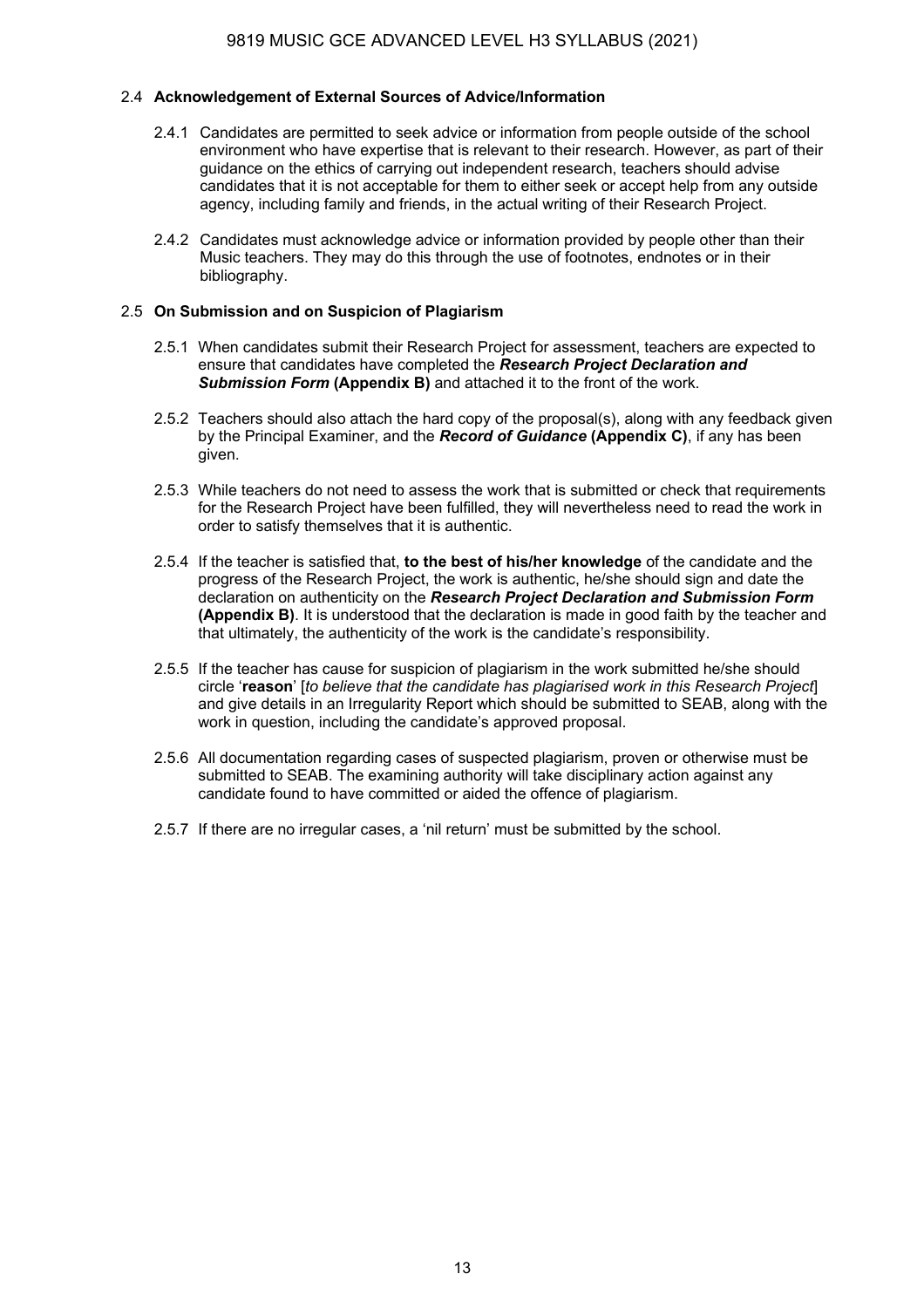## **APPENDICES**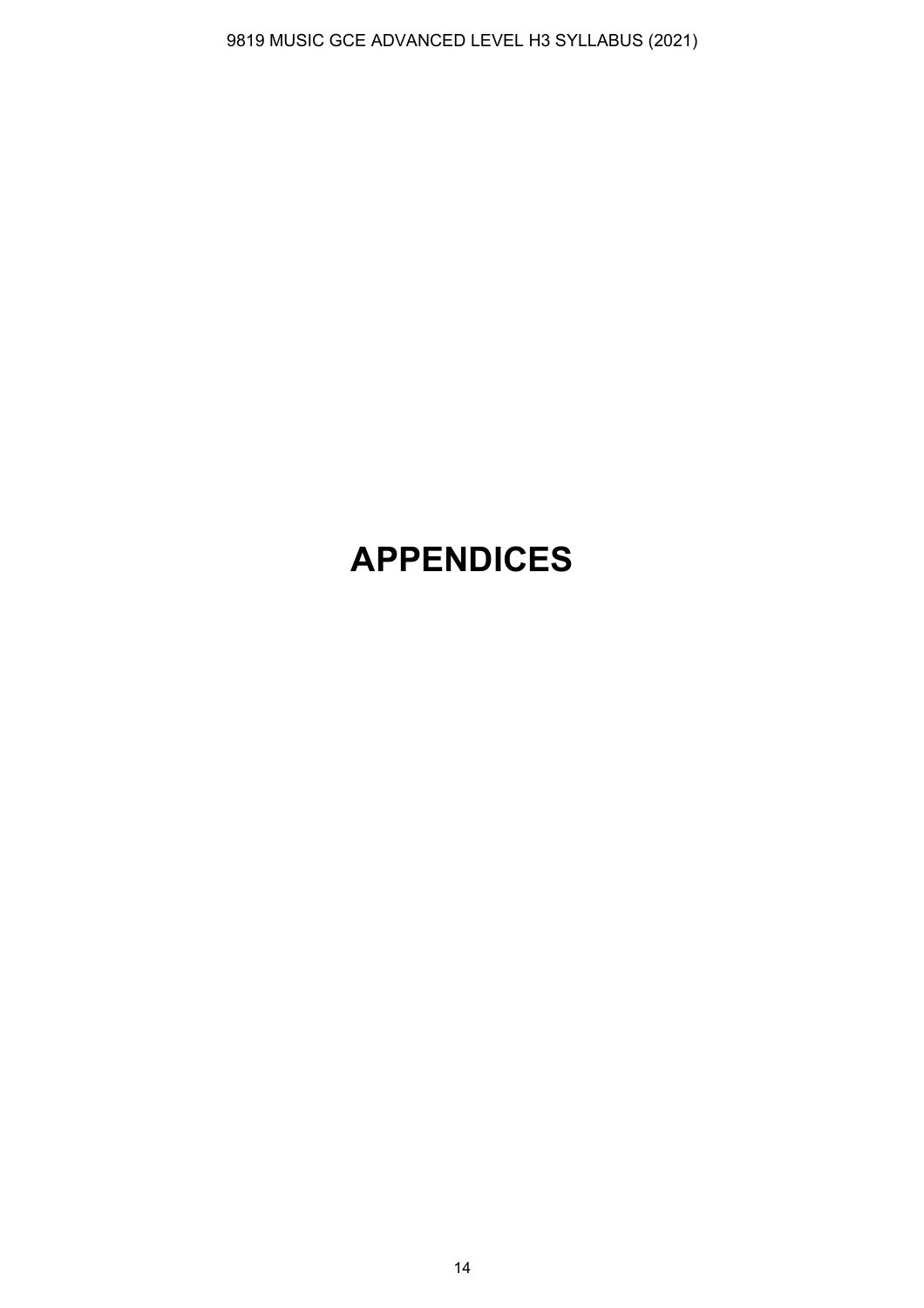

[APPENDIX A]

#### **MUSIC HIGHER 3 (SYLLABUS 9819)**

#### **RESEARCH PROJECT PROPOSAL FORM**

| <b>Candidate's Name:</b>                                                                                                                                                   |  | <b>Index Number:</b>  |  |
|----------------------------------------------------------------------------------------------------------------------------------------------------------------------------|--|-----------------------|--|
| <b>Centre Name:</b>                                                                                                                                                        |  | <b>Centre Number:</b> |  |
| <b>Year of Examination:</b>                                                                                                                                                |  |                       |  |
| If this is the 2nd submission, please tick here                                                                                                                            |  |                       |  |
| <b>Research Topic or Area of Study:</b>                                                                                                                                    |  |                       |  |
|                                                                                                                                                                            |  |                       |  |
|                                                                                                                                                                            |  |                       |  |
|                                                                                                                                                                            |  |                       |  |
| Rationale for Choice of Topic (e.g. potential contribution of study to existing knowledge/research):                                                                       |  |                       |  |
|                                                                                                                                                                            |  |                       |  |
|                                                                                                                                                                            |  |                       |  |
|                                                                                                                                                                            |  |                       |  |
|                                                                                                                                                                            |  |                       |  |
| Proposed Title of Research Project:                                                                                                                                        |  |                       |  |
|                                                                                                                                                                            |  |                       |  |
|                                                                                                                                                                            |  |                       |  |
|                                                                                                                                                                            |  |                       |  |
| <b>Synopsis of Research Project:</b><br>[state clearly the objective(s) and scope of your research or area of study and identify any potential<br>problems or limitations] |  |                       |  |
|                                                                                                                                                                            |  |                       |  |
|                                                                                                                                                                            |  |                       |  |
|                                                                                                                                                                            |  |                       |  |
|                                                                                                                                                                            |  |                       |  |
|                                                                                                                                                                            |  |                       |  |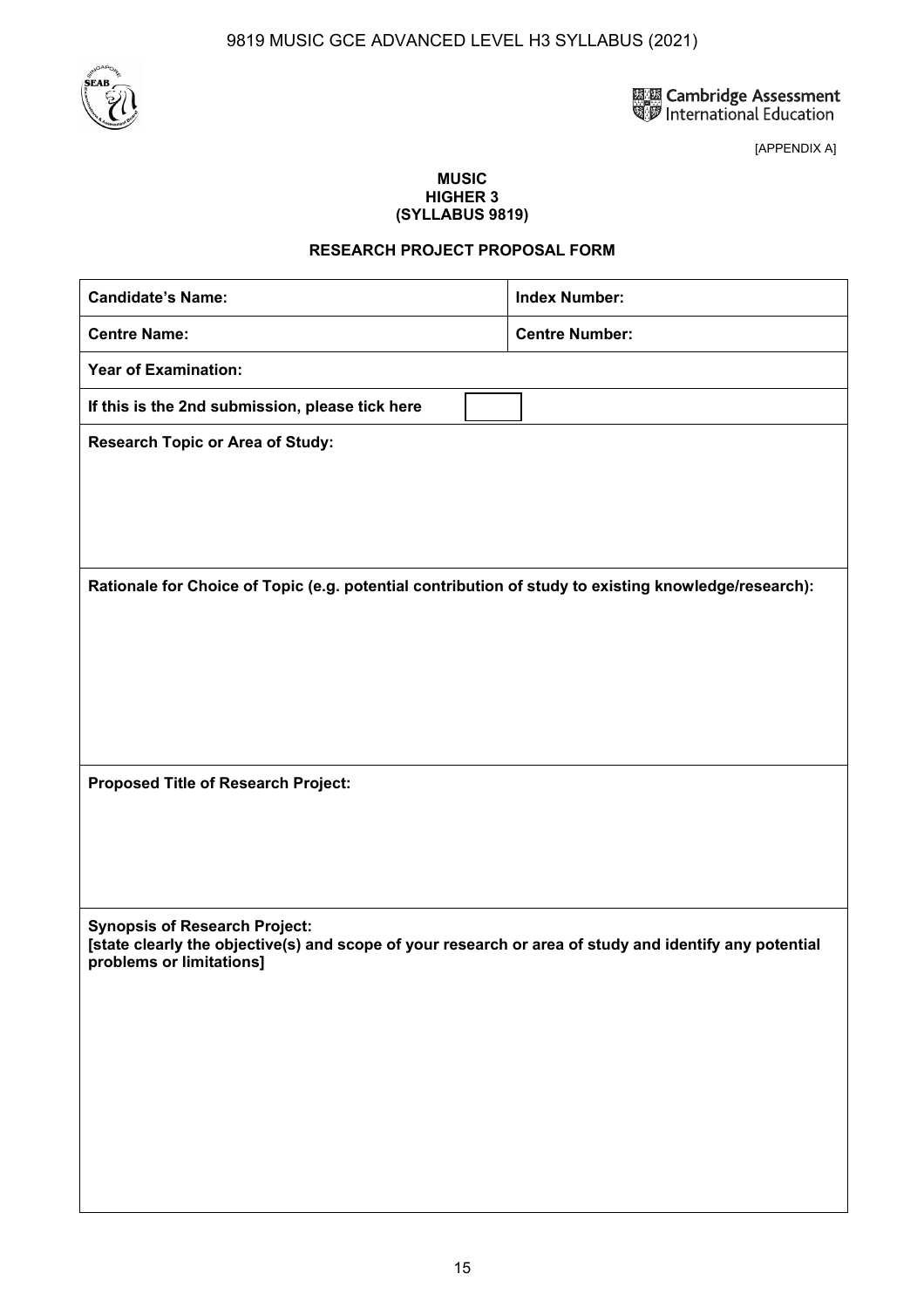**Literature Review (i.e. an overview of the current state of research and knowledge in this area of study):** 

**Methodology (if applicable): [state clearly which, if any, qualitative and/or quantitative methods will be used]** 

| <b>Candidate's Signature:</b> |  |                               | Date: |
|-------------------------------|--|-------------------------------|-------|
| <b>Teacher's Name:</b>        |  | Signature:                    | Date: |
|                               |  | <b>School</b><br><b>Stamp</b> |       |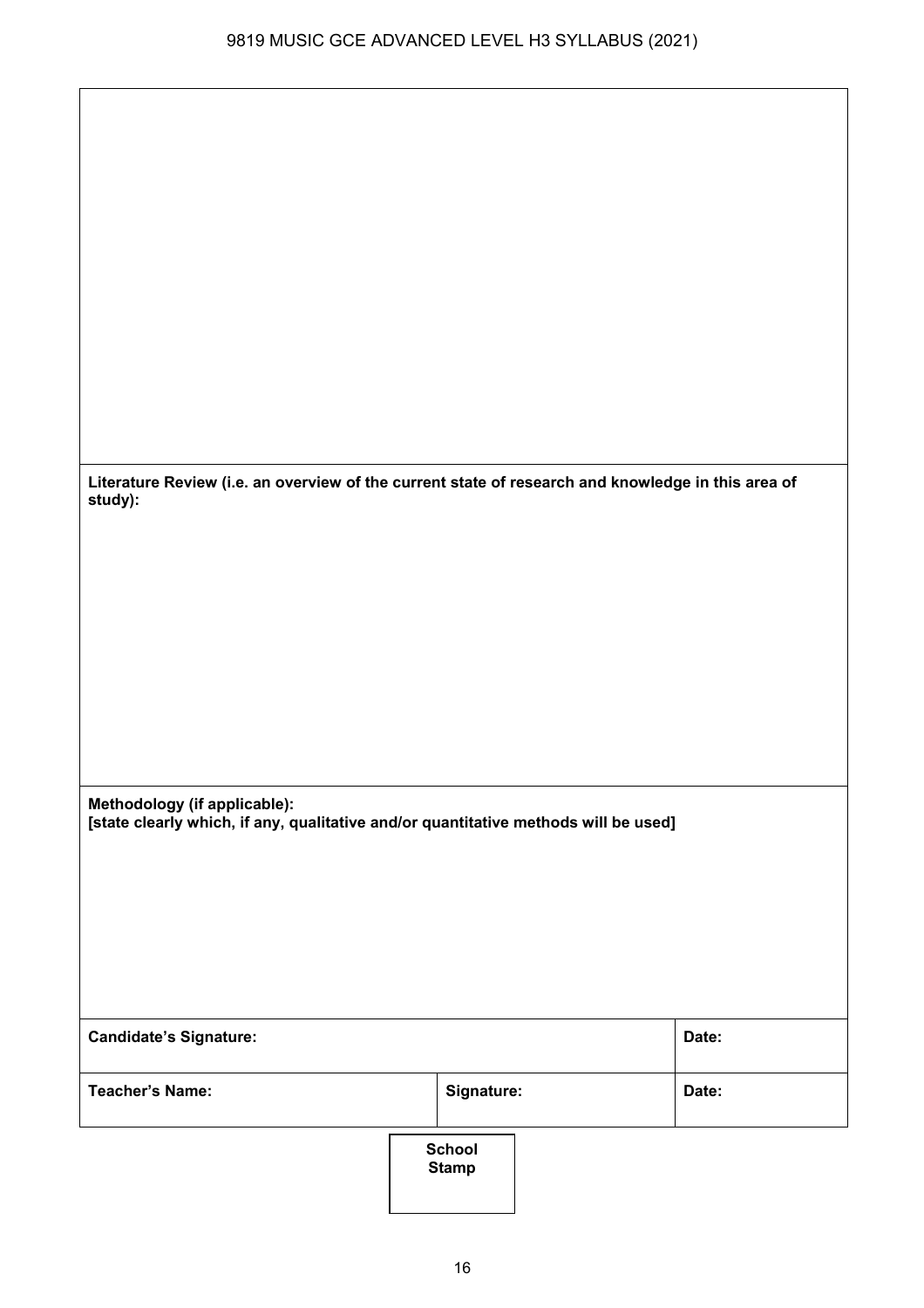

## **ELE Cambridge Assessment**<br>SUP International Education

[APPENDIX B] [To be attached to the front of H3 Research Project]

#### **H3 RESEARCH PROJECT**

#### **DECLARATION AND SUBMISSION FORM**

| Subject:                                                                                                                                                                                                                                                                                                                                                                                                                                                                                                                                                                                                                                                                                                                               | <b>Subject Code:</b>        |  |  |  |
|----------------------------------------------------------------------------------------------------------------------------------------------------------------------------------------------------------------------------------------------------------------------------------------------------------------------------------------------------------------------------------------------------------------------------------------------------------------------------------------------------------------------------------------------------------------------------------------------------------------------------------------------------------------------------------------------------------------------------------------|-----------------------------|--|--|--|
| <b>Candidate's Name:</b>                                                                                                                                                                                                                                                                                                                                                                                                                                                                                                                                                                                                                                                                                                               | <b>Index Number:</b>        |  |  |  |
| <b>Centre Name:</b>                                                                                                                                                                                                                                                                                                                                                                                                                                                                                                                                                                                                                                                                                                                    | <b>Centre Number:</b>       |  |  |  |
| <b>Teacher's Name:</b>                                                                                                                                                                                                                                                                                                                                                                                                                                                                                                                                                                                                                                                                                                                 | <b>Year of Examination:</b> |  |  |  |
| <b>Title of Research Project:</b>                                                                                                                                                                                                                                                                                                                                                                                                                                                                                                                                                                                                                                                                                                      |                             |  |  |  |
| Word count for Research Project: ____________ words                                                                                                                                                                                                                                                                                                                                                                                                                                                                                                                                                                                                                                                                                    |                             |  |  |  |
| <b>Plagiarism Warning:</b><br>Plagiarism is using someone else's work without acknowledging the source of that information. (Refer to the<br>examination syllabus for more details on what constitutes plagiarism.) Plagiarism amounts to intellectual theft and<br>is seen as an act of dishonesty. An investigation will be conducted when there is cause for suspicion of plagiarism.<br>Where clear and convincing evidence exists, disciplinary action by the examining authority will be taken against<br>any candidate found to have committed or aided the offence of plagiarism. Candidates who have contravened the<br>examination regulations will not be given a grade and a 'T' symbol for the subject will be indicated. |                             |  |  |  |
| <b>Candidate's Declaration:</b><br>I declare that the attached work was produced solely by me.                                                                                                                                                                                                                                                                                                                                                                                                                                                                                                                                                                                                                                         |                             |  |  |  |
| I also declare that the subject area and content used in this Research Project is not used in any other H2/H3<br>Independent Study/Research Essay/Research Project that I am submitting in the same examination year, or have<br>submitted previously.                                                                                                                                                                                                                                                                                                                                                                                                                                                                                 |                             |  |  |  |
| I am aware that if I am submitting two or more pieces of research work, only one of the works will be assessed if it<br>is found that there is substantial overlap of content in the various pieces of research work submitted.                                                                                                                                                                                                                                                                                                                                                                                                                                                                                                        |                             |  |  |  |
| Candidate's signature and date                                                                                                                                                                                                                                                                                                                                                                                                                                                                                                                                                                                                                                                                                                         |                             |  |  |  |
| <b>Teacher's Declaration:</b><br>In supervising this candidate, I declare that I have / have not* supervised this candidate in accordance with the<br>Notes of Guidance contained in the Examination Syllabus.<br>* If 'have not', please attach an Irregularity Report containing the details to this Form.                                                                                                                                                                                                                                                                                                                                                                                                                           |                             |  |  |  |
| Teacher's signature and date                                                                                                                                                                                                                                                                                                                                                                                                                                                                                                                                                                                                                                                                                                           |                             |  |  |  |
| I have no reason / reason** to believe that the work submitted by the candidate contains plagiarised material<br>(please circle accordingly).<br>** If there is evidence to suggest plagiarism may have occurred, please complete an Irregularity Report and submit<br>it to SEAB with the candidate's work.                                                                                                                                                                                                                                                                                                                                                                                                                           |                             |  |  |  |
|                                                                                                                                                                                                                                                                                                                                                                                                                                                                                                                                                                                                                                                                                                                                        |                             |  |  |  |
| <b>School</b>                                                                                                                                                                                                                                                                                                                                                                                                                                                                                                                                                                                                                                                                                                                          |                             |  |  |  |

**Stamp**